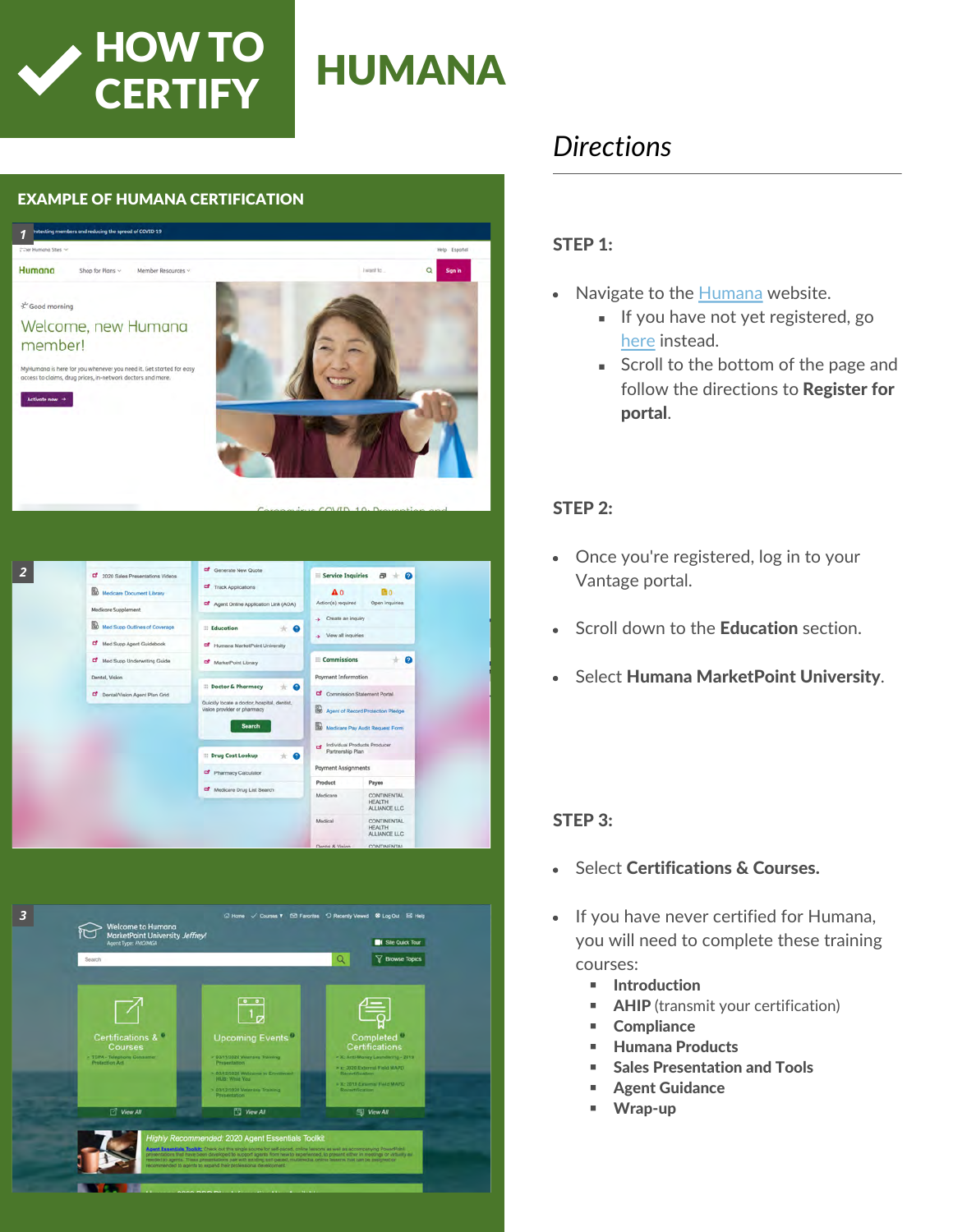

#### EXAMPLE OF HUMANA CERTIFICATION

| 3              | 920 MAPD Recentification for External Field Agents                                                           | This is the course grade book if contains the scored status for such exement of the course, institution and the create month and the origint of each lestencer suites the course. This page examine except |
|----------------|--------------------------------------------------------------------------------------------------------------|------------------------------------------------------------------------------------------------------------------------------------------------------------------------------------------------------------|
| Level          | Title                                                                                                        |                                                                                                                                                                                                            |
|                | Ti How to Complete Humana's Recentrication                                                                   |                                                                                                                                                                                                            |
| hat            | AND (Floore one your NFN as your Username when sugging into the ANP and                                      |                                                                                                                                                                                                            |
|                | <b>Ill letroduction to the ARP Medicare Course</b>                                                           |                                                                                                                                                                                                            |
|                | <b>Tagga Andram de Lingville</b>                                                                             |                                                                                                                                                                                                            |
| hat            | <b>Compara Sales and Marketing Compliance</b>                                                                |                                                                                                                                                                                                            |
|                | <b>T</b> Privacy and Security                                                                                |                                                                                                                                                                                                            |
|                | <b>TT Agree Disagree Humania Privacy and Security Privations</b>                                             |                                                                                                                                                                                                            |
|                | Complete and Effets - Netd                                                                                   |                                                                                                                                                                                                            |
|                | <b>Cons of Etrats for External Agents</b>                                                                    |                                                                                                                                                                                                            |
|                | <b>El Agrestiagne</b> - Nimara Etnica Provisiona                                                             |                                                                                                                                                                                                            |
|                | Compliance Knowledge Check                                                                                   |                                                                                                                                                                                                            |
| <b>Fart</b>    | <b>Bangra Sales and Marketing Californie</b>                                                                 |                                                                                                                                                                                                            |
|                | <b>El programment</b>                                                                                        |                                                                                                                                                                                                            |
|                | <b>The many Manuel And 2020 MAPO POP Agent Collection</b>                                                    |                                                                                                                                                                                                            |
| Part           | <b><i><u>A testing</u></i></b>                                                                               |                                                                                                                                                                                                            |
| <b>SAUSIA</b>  | Practice Inst                                                                                                |                                                                                                                                                                                                            |
|                | <b>Come to take the first</b>                                                                                |                                                                                                                                                                                                            |
|                | TT MAPS Certification Practice Test - 2020                                                                   |                                                                                                                                                                                                            |
| <b>Section</b> | <b><i>O rest fam</i></b>                                                                                     |                                                                                                                                                                                                            |
|                | The print Property Married Advertising                                                                       |                                                                                                                                                                                                            |
|                | El attiro carshiatan Freal Ease 2020                                                                         |                                                                                                                                                                                                            |
| Part           | Progets in Sell for AEP (NGTE) Please complete 411 remaining modules before closing out the course patient.) |                                                                                                                                                                                                            |
|                | Accept Text Score                                                                                            |                                                                                                                                                                                                            |
|                | <b>The Humana First Look (Product Information)</b>                                                           |                                                                                                                                                                                                            |
|                | <b>Company Part Ther 2000 Sales Resources</b>                                                                |                                                                                                                                                                                                            |
|                | <b>El Barrey : External Field Record/catton</b>                                                              |                                                                                                                                                                                                            |



|   | You are taking the Practice test. The practice test questions are for agents to test their knowledge of the training materials and to help agents determine if they are ready for the final exam. This test will<br>final test score for this course. There is no time limit and the test can be taken multiple times.                         |
|---|------------------------------------------------------------------------------------------------------------------------------------------------------------------------------------------------------------------------------------------------------------------------------------------------------------------------------------------------|
|   | Question Reference                                                                                                                                                                                                                                                                                                                             |
|   | Vihich of the following is an appropriate response when asked about the rion-discrimination notice in the marketing materials?                                                                                                                                                                                                                 |
|   | To review the content, click the Question Reference button above. See Step. Prepare.                                                                                                                                                                                                                                                           |
|   | It is designed to inform you about receiving information in other languages - if you need it - which you don't                                                                                                                                                                                                                                 |
|   | It is designed to inform people about receiving information in other ways - but since it's the normal fine print information, you can overtical it."                                                                                                                                                                                           |
|   | It is to inform you about receiving information in another language and filing a complaint if you feel discriminated egainst                                                                                                                                                                                                                   |
|   | If is a list to read - so you can gloss over it as you have demonstrated to me that you understand English."                                                                                                                                                                                                                                   |
|   | To review the content, click the Question Reference button above. See Step Needs.<br>Physician verification form and scope of appointment<br>Prequalification form physician verification form, and permission to contact form<br>Pregualfication form and physician verification form<br>Phrucian verification form and permission to contact |
| з | Question Reference<br>Who is responsible for ensuring the apert licensing is current?                                                                                                                                                                                                                                                          |
|   | To review the content, click the Question Reference button above. See Step Important.                                                                                                                                                                                                                                                          |
|   | Decartment of Insurance                                                                                                                                                                                                                                                                                                                        |
|   |                                                                                                                                                                                                                                                                                                                                                |

# *Directions*

## STEP 3 (cont.):

- If you have certified with Humana previously, you will only need to take the following courses to recertify:
	- **Introduction**
	- AHIP
	- **Compliance**
	- Agent Guidance and Testing
	- **Prepare to Sell**

#### STEP 4:

- After your AHIP certification is complete, you may begin the Humana courses.
- Launch the course and click Get Started to begin.
- Use the Menu in the top right-hand corner to navigate through the course.

## STEP 5:

- After your required courses are complete, you will take the Humana MAPD Certification Practice Test.
- This practice test can be taken as many times as needed to prepare for the final exam.